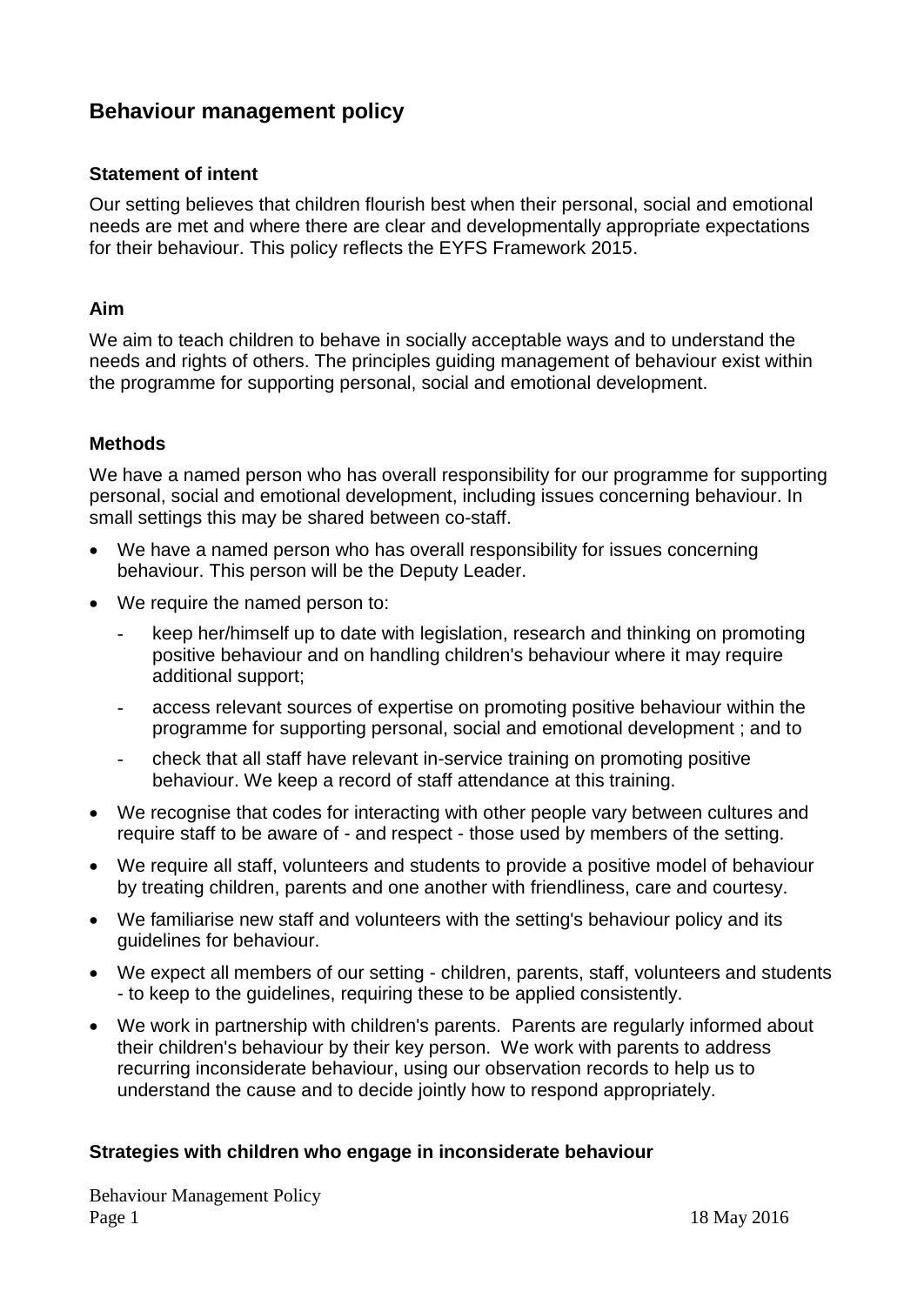- We require all staff, volunteers and students to use positive strategies for handling any inconsiderate behaviour, by helping children find solutions in ways which are appropriate for the children's ages and stages of development. Such solutions might include, for example, acknowledgement of feelings, explanation as to what was not acceptable, and supporting children to gain control of their feelings so that they can learn a more appropriate response.
- We ensure that there are enough popular toys and resources and sufficient activities available so that children are meaningfully occupied without the need for unnecessary conflict over sharing and waiting for turns.
- We acknowledge considerate behaviour such as kindness and willingness to share.
- We support each child in developing self-esteem, confidence and feelings of competence.
- We support each child in developing a sense of belonging in our group, so that they feel valued and welcome.
- We avoid creating situations in which children receive adult attention only in return for inconsiderate behaviour.
- When children behave in inconsiderate ways, we help them to understand the outcomes of their action and support them in learning how to cope more appropriately.
- We never send children out of the room by themselves.
- We never use physical punishment, such as smacking or shaking. Children are never threatened with these.
- We do not use techniques intended to single out and humiliate individual children.
- We use physical restraint, such as holding, only to prevent physical injury to children or adults and/or serious damage to property.
- Details of such an event (what happened, what action was taken and by whom, and the names of witnesses) are brought to the attention of our setting leader and are recorded in the child's personal file. The child's parent is informed on the same day. If the child is not collected by their parent then the setting leader will contact the parents by telephone.
- In cases of serious misbehaviour, such as racial or other abuse, we make clear immediately the unacceptability of the behaviour and attitudes, by means of explanations rather than personal blame.
- We do not shout or raise our voices in a threatening way to respond to children's inconsiderate behaviour.

#### **Children under three years**

- When children under three behave in inconsiderate ways we recognise that strategies for supporting them will need to be developmentally appropriate and differ from those for older children.
- We recognise that very young children are unable to regulate their own emotions, such as fear, anger or distress, and require sensitive adults to help them do this.
- Common inconsiderate or hurtful behaviours of young children include tantrums, biting or fighting. Staff are calm and patient, offering comfort to intense emotions, helping

Behaviour Management Policy Page 2 18 May 2016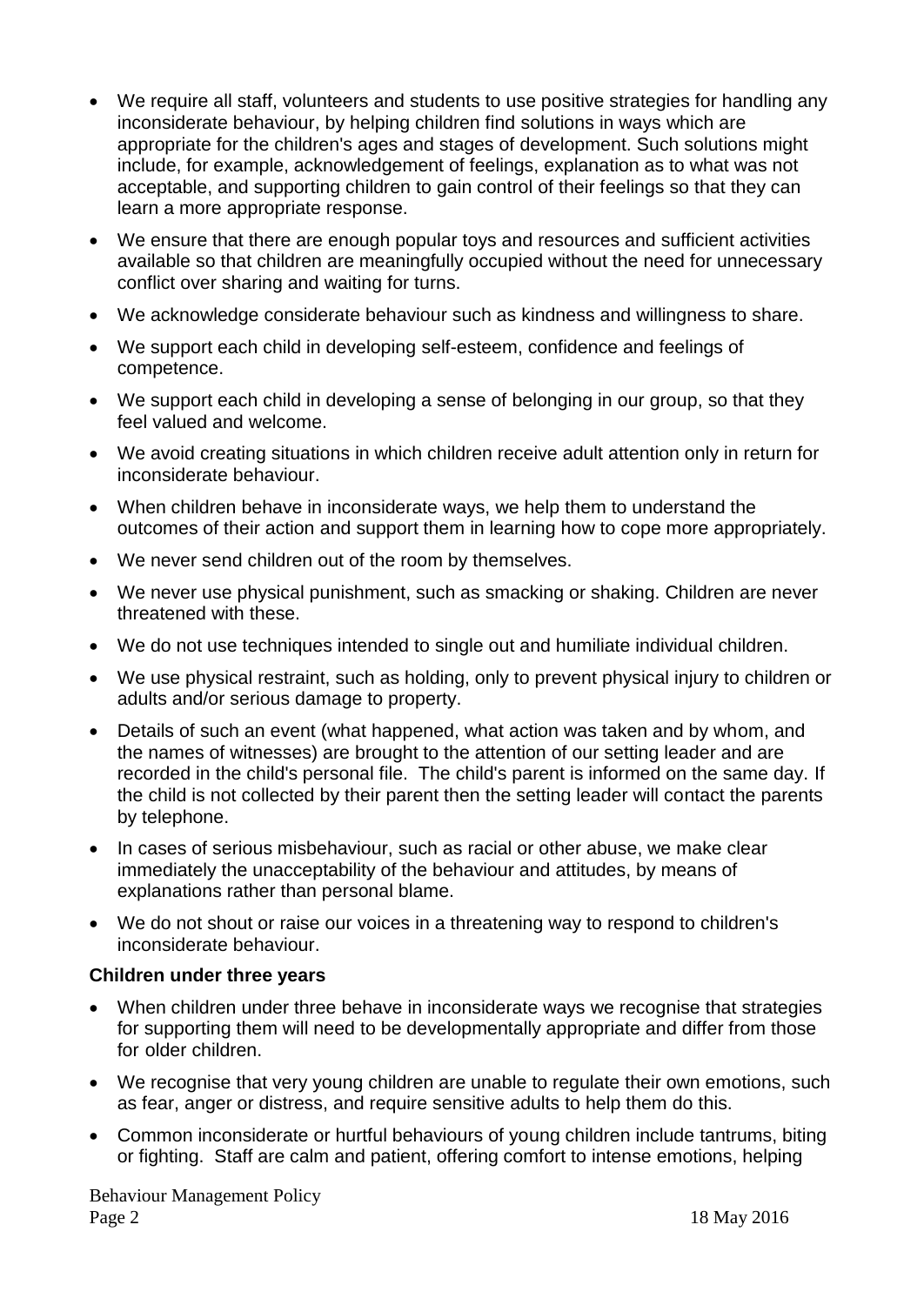children to manage their feelings and talk about them to help resolve issues and promote understanding.

# **Rough and tumble play, hurtful behaviour and bullying**

Our procedure has been updated to provide additional focus on these kinds of inconsiderate behaviours.

## **Rough and tumble play and fantasy aggression**

Young children often engage in play that has aggressive themes - such as superhero and weapon play; some children appear pre-occupied with these themes, but their behaviour is not necessarily a precursor to hurtful behaviour or bullying, although it may be inconsiderate at times and may need addressing using strategies as above.

- We recognise that teasing and rough and tumble play are normal for young children and acceptable within limits. We regard these kinds of play as pro-social and not as problematic or 'aggressive'.
- We will develop strategies to contain play that are agreed with the children, and understood by them, with acceptable behavioural boundaries to ensure children are not hurt.
- We recognise that fantasy play also contains many violently dramatic strategies blowing up, shooting etc., and that themes often refer to 'goodies and baddies' and as such offer opportunities for us to explore concepts of right and wrong.
- We are able to tune in to the content of the play, perhaps to suggest alternative strategies for heroes and heroines, making the most of 'teachable moments' to encourage empathy and lateral thinking to explore alternative scenarios and strategies for conflict resolution.

# **Hurtful behaviour**

We take hurtful behaviour very seriously. Most children under the age of five will at some stage hurt or say something hurtful to another child, especially if their emotions are high at the time, but it is not helpful to label this behaviour as 'bullying'. For children under five, hurtful behaviour is momentary, spontaneous and often without cognisance of the feelings of the person whom they have hurt.

- We recognise that young children behave in hurtful ways towards others because they have not yet developed the means to manage intense feelings that sometimes overwhelm them.
- We will help them manage these feelings as they have neither the biological means nor the cognitive means to do this for themselves.
- We understand that self management of intense emotions, especially of anger, happens when the brain has developed neurological systems to manage the physiological processes that take place when triggers activate responses of anger or fear.
- Therefore we help this process by offering support, calming the child who is angry as well as the one who has been hurt by the behaviour. By helping the child to return to a

Behaviour Management Policy Page 3 18 May 2016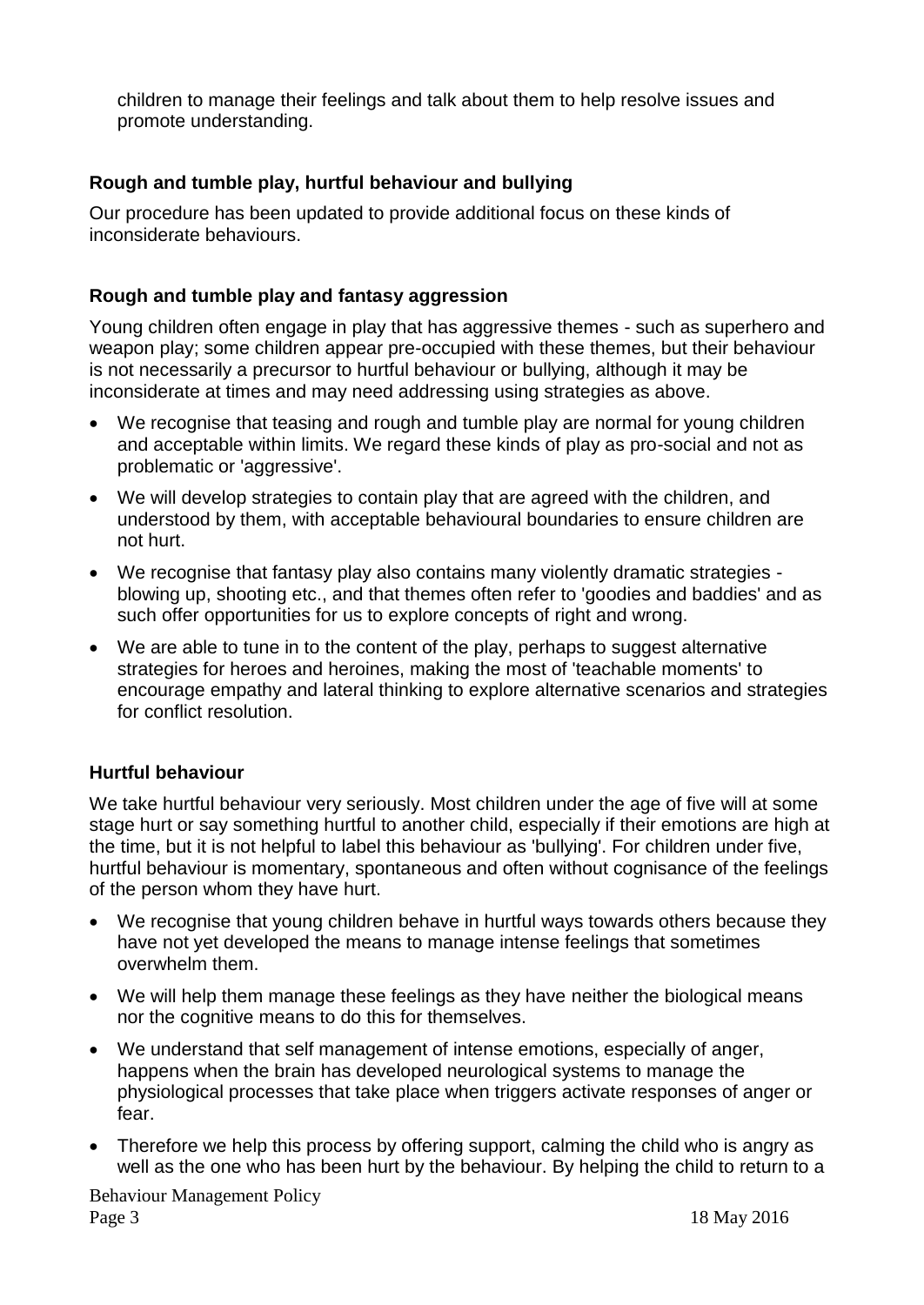normal state, we are helping the brain to develop the physiological response system that will help the child be able to manage his or her own feelings.

- We do not engage in punitive responses to a young child's rage as that will have the opposite effect.
- Our way of responding to pre-verbal children is to calm them through holding and cuddling. Verbal children will also respond to cuddling to calm them down, but we offer them explanation and discuss the incident with them to their level of understanding.
- We recognise that young children require help in understanding the range of feelings experienced. We help children recognise their feelings by naming them and helping children to express them, making a connection verbally between the event and the feeling. 'Adam took your car, didn't he, and you were enjoying playing with it. You didn't like it when he took it, did you? It made you feel angry, didn't it, and you hit him'.
- We help young children learn to empathise with others, understanding that they have feelings too and that their actions impact on others' feelings. 'When you hit Adam, it hurt him and he didn't like that and it made him cry'.
- We help young children develop pro-social behaviour, such as resolving conflict over who has the toy. 'I can see you are feeling better now and Adam isn't crying any more. Let's see if we can be friends and find another car, so you can both play with one.'
- We are aware that the same problem may happen over and over before skills such as sharing and turn-taking develop. In order for both the biological maturation and cognitive development to take place, children will need repeated experiences with problem solving, supported by patient adults and clear boundaries.
- We support social skills through modelling behaviour, through activities, drama and stories. We build self-esteem and confidence in children, recognising their emotional needs through close and committed relationships with them.
- We help a child to understand the effect that their hurtful behaviour has had on another child; we do not force children to say sorry, but encourage this where it is clear that they are genuinely sorry and wish to show this to the person they have hurt.
- When hurtful behaviour becomes problematic, we work with parents to identify the cause and find a solution together. The main reasons for very young children to engage in excessive hurtful behaviour are that:

 they do not feel securely attached to someone who can interpret and meet their needs - this may be in the home and it may also be in the setting;

 their parent, or carer in the setting, does not have skills in responding appropriately, and consequently negative patterns are developing where hurtful behaviour is the only response the child has to express feelings of anger;

 the child is exposed to levels of aggressive behaviour at home and may be at risk emotionally, or may be experiencing child abuse; and

the child has a developmental condition that affects how they behave.

 Where this does not work, we use the Code of Practice to support the child and family, making the appropriate referrals to a Behaviour Support Team where necessary.